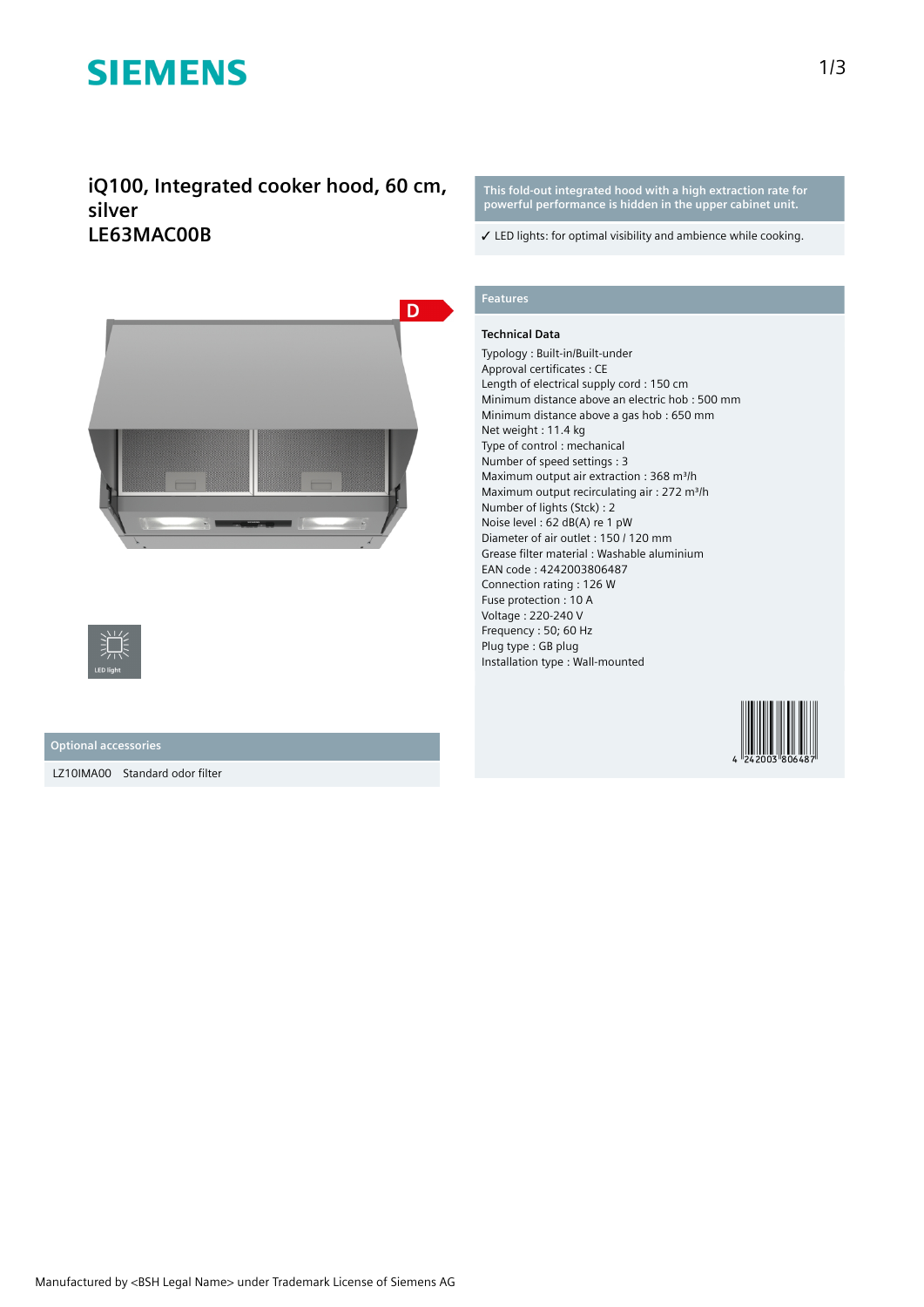# **SIEMENS**

### iQ100, Integrated cooker hood, 60 cm, **s i l v e r LE63MAC00B**

#### **Features**

#### **Key performance features:**

- Energy Efficiency Class: D (at a range of energy efficiency classes from A+++ to D)
- Max. extraction rate: 368 m3/h
- Noise max. Normal Level: Noise, max. speed in normal us: 62 dB dB\*

#### **Features**

- Push button control for extractor speeds and light
- 3 x power levels
- $\bullet$  2 x 3W LED
- Colour Temperature: 2700 K
- 2 x metal grease filter cassettes
- Installation: Between Cupboards

#### **Design**

- Integrated hood
- Mechanical

#### Performance/technical information

- Suitable for ducted and re-circulating operation
- For recirculated extraction a recirculating kit or a CleanAir recurculation kit (accessory) is needed
- Noise level according to EN 60704-3 and EN 60704-2-13 at max. normal use exhaust air: 62 dB(A) re 1 pW
- Power rating: 126 W
- Light Intensity: 188 lux
- Electrical cable length 1.5 m
- $\bullet$  Diameter pipe Ø 150 mm (Ø 120 mm enclosed)
- Dimensions exhaust air (HxWxD): 402-402 x 599 x 271 mm
- Dimensions recirculating, chimney (HxWxD): 402-402 x 599 x 271mm
- 
- ●<br>● Blower Efficiency Class: E\*
- 
- Lighting Efficiency Class: A\* • Grease Filtering Efficiency Class: C\*
- Average Energy Consumption: 65.7 kWh/year\*

#### Optional accessories

- Recirculating kit LZ10IMA00
- *\* In accordance with the EU-Regulation No 65/2014*